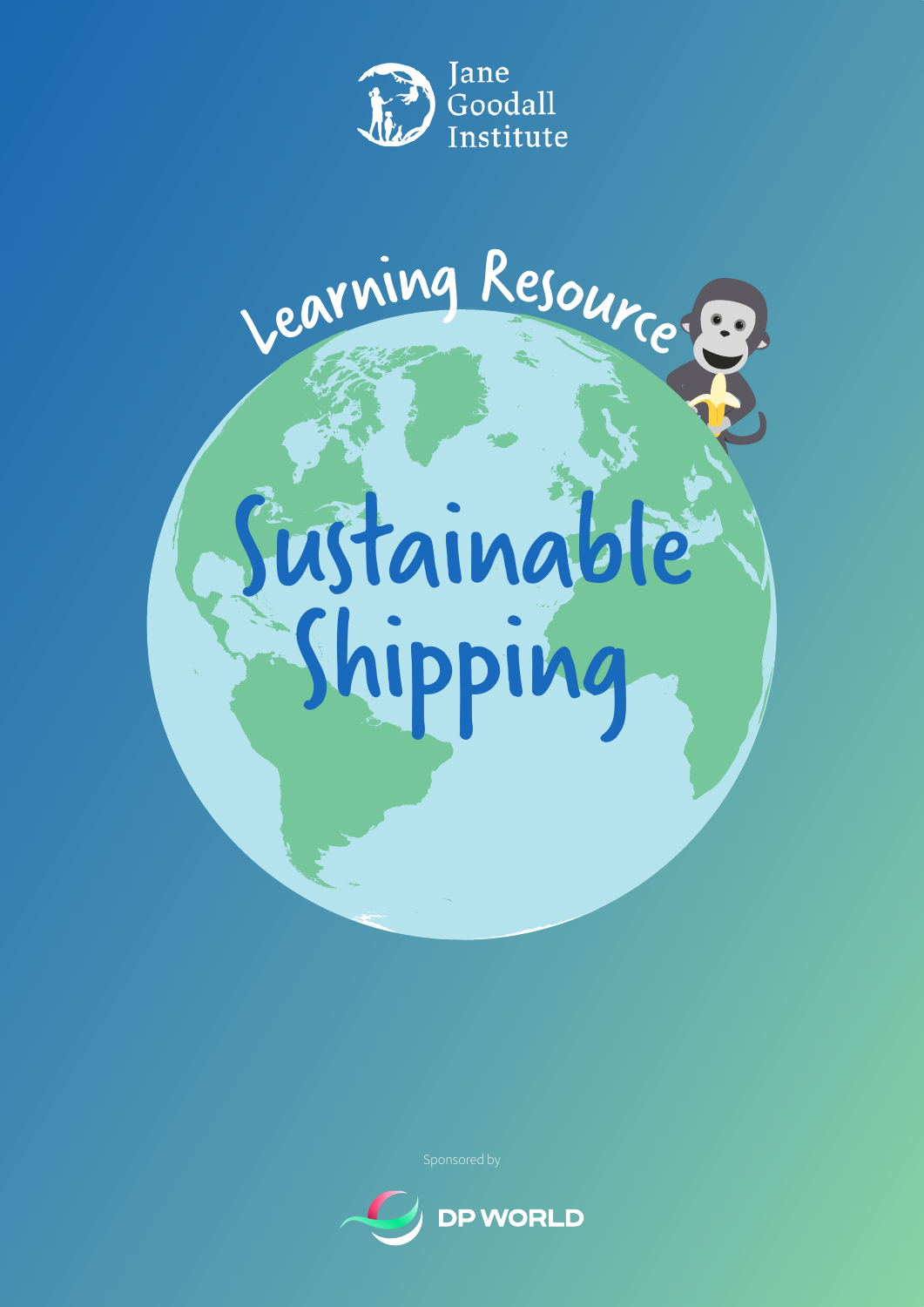## Sustainable Shipping

Goodall

Around 80% of world trade is transported by ships, but how often do you think about the environmental impact of shipping? In this resource we will think about the impact shipping has on us and our planet and come up with some ideas for creating more sustainable shipping.

#### In this activity you and your students will:

- $\triangleright$  Research the impact of shipping on us and our planet.
- $\blacktriangleright$  Design and build a model of a ship for the future.
- $\blacktriangleright$  Test their ship on water!

#### Objectives

To find out about the impact of our most common form of trade transport, and think of ways to make it more sustainable.

#### What do I need to make it work?

For this activity, you'll need:

- ▶ Card, PVA glue, sticks or paper straws, anything you can find to make your ship designs.
- ▶ A large tray of water or a paddling pool.

#### What things will my students create?

 $\triangleright$  A concept and model of a sustainable cargo ship.

## Investigate shipping

What do you know about the world's most common form of trade transport?

Today, most maritime shipping (transporting cargo across seas and oceans) is powered by the fossil fuel 'bunker fuel', or more properly 'heavy fuel oil'. Nonetheless, shipping is considered one of the least environmentally damaging forms of transportation. A study of cargo transported to and around European countries shows that maritime shipping emits very little greenhouse gas per tonne of cargo compared to other forms of transport, especially planes and trucks.



Average greenhouse gas emissions by motorised mode of freight transport, EU-27, 2014-2018. A logarithmic scale is used in the diagram on the left, the diagram on the right shows the grams of CO<sub>;</sub><br>produced by transporting 1 tonne of cargo one kilometer (HGV = truck, IWW = inland waterway) – Adapted from<https://www.eea.europa.eu/publications/rail-and-waterborne-transport>

However, even though the amount of CO<sub>2</sub> released per tonne of freight is low, because of the vast amount of shipping undertaken to transport all commodities we require in our lives, maritime shipping still makes a big impact on the environment – around 80% of global goods travel by sea, accounting for around 3% of total global CO $_{\tiny 2}$  emissions.

#### What do you know about ships?

In your group discuss what you already know about shipping. These questions might help you get started:

▶ What do ships carry? (Food, furniture. electronics, toys, everything!)

#### Mini-project

Each student should choose a room in their home (their bedroom for example) and do a survey. For every item in the room that that states its origin (e.g. a 'made in...' label), where did it come from? Collate the class results and plot them on a map. What percentage of those goods likely travelled by sea to get to you?

- ▶ Do you know the names of any parts of a ship? And a container ship in particular? There are diagrams from simple to complex here for you to compare your knowledge with: [bit.ly/3K1FNFa](https://bit.ly/3K1FNFa)
- ▶ How much can some ships carry? You might be surprised! Here is a BBC article about the size of ships and how much they can carry: [bbc.in/32PTTZO](https://bbc.in/32PTTZO)
- ▶ How are ships powered? What makes them move?

#### Take it further



It's not just the greenhouse gas emissions of ships that can be problematic for the environment. What other news stories about ships and the environment can you find? Here is an example of a ship spilling oil over a UNESCO heritage site: [cnn.it/3zLK0rN](https://cnn.it/3zLK0rN)

#### Want to know more?

- $\blacktriangleright$  Here is a fun 6 minute podcast about container ships your group could listen to: [bit.ly/3t2phyR](https://bit.ly/3t2phyR)
- ▶ Encyclopædia Britannica has a very helpful article on ships if you want to send your group off for more reading and research: [bit.ly/3G5dDGV,](https://bit.ly/3G5dDGV) or check out this article on Kiddle: [bit.ly/3F2CSIH](https://bit.ly/3F2CSIH)



#### Get the links All links in this activity can be found on our website. Scan the QR code or use this short link: **[bit.ly/3KfCf2h](http://bit.ly/3KfCf2h)**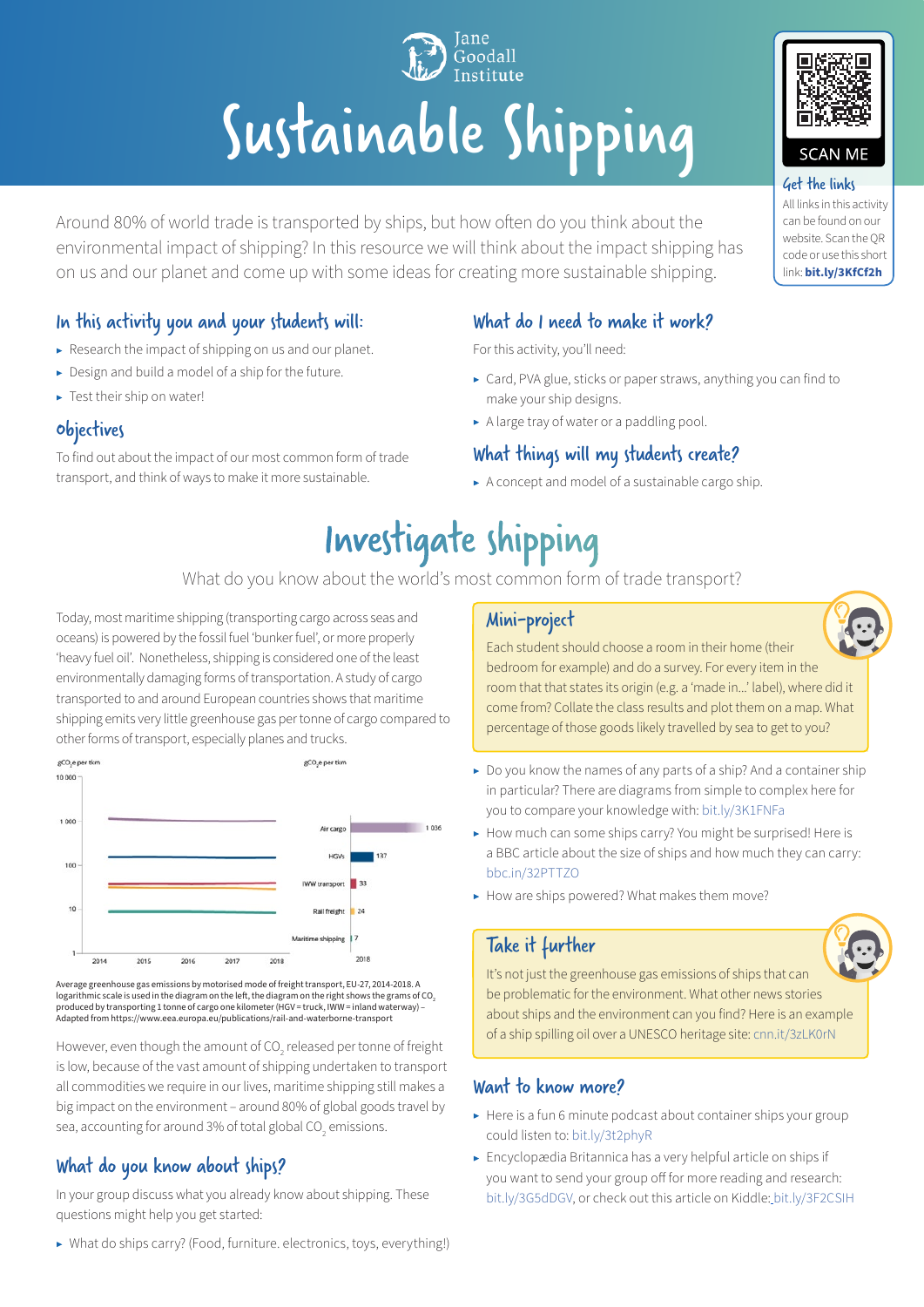## What are sustainable ships?

The shipping industry has been trying to figure out how they can make shipping a carbon zero industry by powering ships with renewable energy and they have been working on some pretty cool stuff!

#### What is renewable energy?

Renewable energy is energy generated from natural resources which are replenished on a human timescale, so unlike fossil fuels they will always be available. Most sources of renewable energy do not involve burning so do not create carbon dioxide and other greenhouse gases.

Can your students name some sources of renewable energy? How many can they come up with? Can they name a renewable energy that *does* create greenhouse gases? Or a non-renewable energy source that does not?<sup>1</sup>

#### Wind powered ships



The E-Ship 1 is a Flettner ship: four large rotorsails that rise from its deck are rotated via a mechanical linkage to the ship's propellers. – Alan Jamieson from Aberdeen, Scotland, CC BY 2.0 <https://creativecommons.org/licenses/by/2.0>, via Wikimedia Commons

Wind powered ships aren't a new thing. It's how ships used to work before we invented engines. But to get the right thrust for a massive container ship with a sail does present a challenge! Sails don't have to look like they did in the 1700s either – the Magnus effect uses rotating masts to create thrust. There's a great explainer on YouTube, here: [bit.ly/3HUMNBS](https://bit.ly/3HUMNBS)

Here are some other current and conceptual wind powered ships: [bit.ly/3n6M1d7](https://bit.ly/3n6M1d7)

#### Solar powered ships (with a bit of wind to help out!)



The Aquarius Eco Ship – Image: Eco Marine Power

Energy from the sun can be converted into electricity to power a motor to propel the ship through the water – which is great if it's sunny all the time. That's why this Japanese company has designed a ship that uses its solar panels as sails to capture some wind power too! – [bit.ly/3F5Yp3p](https://bit.ly/3F5Yp3p)

#### Hydrogen ships

You might have heard of hydrogen powered cars as an alternative to electric battery powered ones ([bit.ly/3K2Ypoc](https://bit.ly/3K2Ypoc)) … well, you can power cargo ships with hydrogen as well. Here is one design that could be used up and down the River Seine in Paris soon: [bit.ly/3t6tuBr](https://bit.ly/3t6tuBr)

Hydrogen can be used to directly power an engine, but is more commonly used to power something called a *fuel cell*, which converts the hydrogen into electricity ([bit.ly/3r9xGh5\)](https://bit.ly/3r9xGh5). Both burning hydrogen in an engine, or using it in a fuel cell creates clean water as a byproduct, so hydrogen vehicles do not create harmful emissions *at point of use*.

However, creating hydrogen in the first place requires a lot of electricity. So, for a hydrogen powered ship to be truly environmentally friendly the hydrogen needs to be created using an emissions free electricity source.

#### What do you think?

What do you think would work best? What are the pros and cons of each method of powering a large ship? Can you think of any other ways to make a container ship more environmentally friendly?

Note that as container ships are really huge, it can be difficult to power them solely by emission-free means, but anything which can reduce the amount of fossil fuels used is a step forward.

<sup>1</sup> Here's what we came up with: clean sources of renewable energy include sunlight, wind, rain, tides, waves, falling water (hydroelectricity) and geothermal heat. Biomass (burning e.g. wood) is a renewable energy source that creates greenhouse gases and nuclear power is a non-renewable energy source that does not.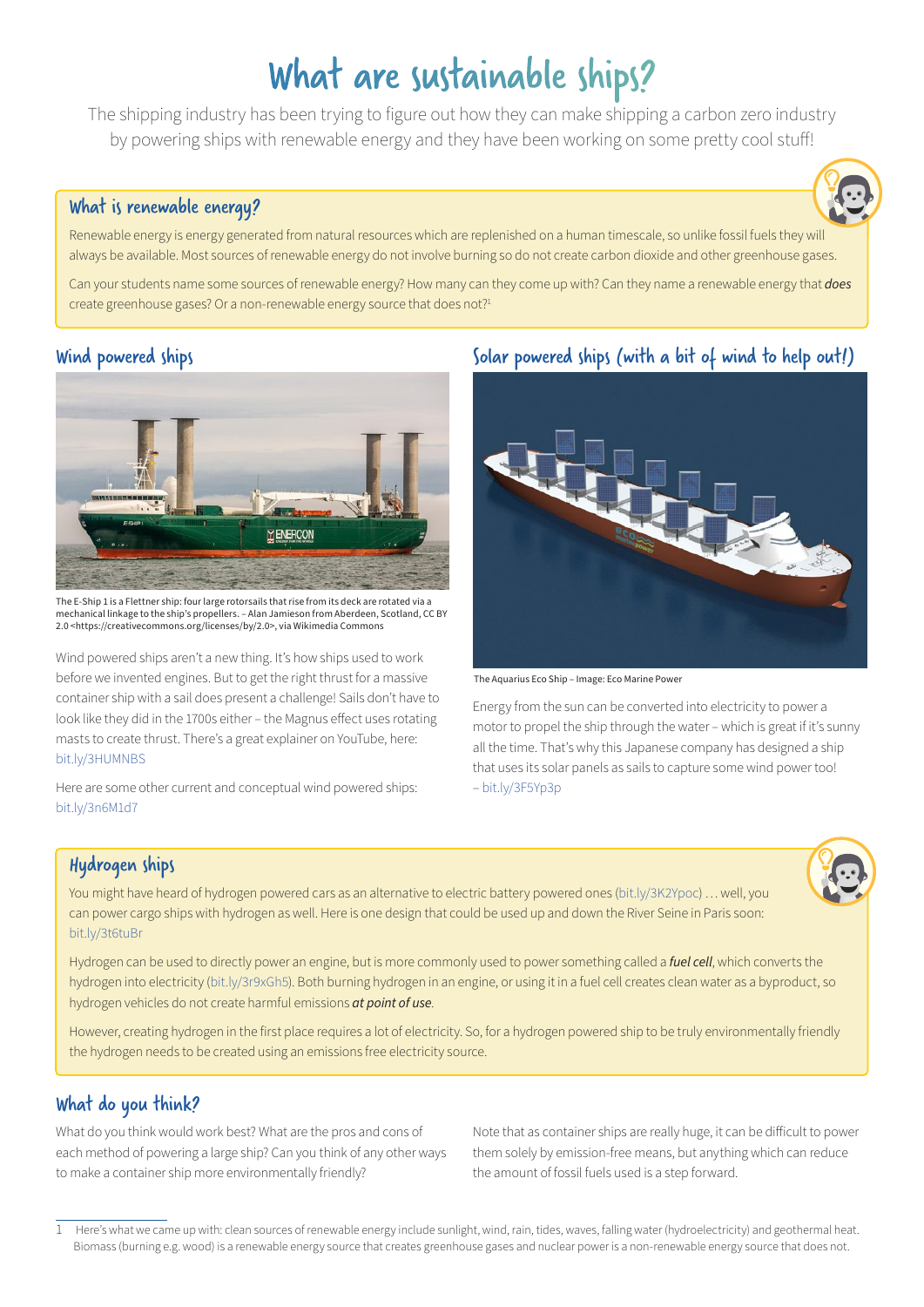## Design and make your own container ship

Now that we've thought a bit about shipping and ships, it's time to design and make your own!

#### Get drawing

Start by sketching your container ship design ideas. Remember to think about:

- ▶ How it will be powered or propelled through the water.
- ▶ What materials will you use to make it? And how can you make it waterproof?
- $\triangleright$  Where the cargo will go.
- ▶ How can you make it both stable in the water, but also glide through the water efficiently?

#### Making your ship

With all your ideas on paper, decide which is the best one to try and make. Then plan out how you will construct the model.

Here are some basic cardboard ship tutorials:

- ▶ Ship with curved ends [bit.ly/339iSXC](https://bit.ly/339iSXC)
- ▶ Flat bottomed ship – [bit.ly/3JNgsyJ](https://bit.ly/3JNgsyJ)



**Tip!** – If you want to keep your models simple, then stick with wind power as this won't require any motors or electrics.

**Advanced Tip** – If you want to try something with a motor, here is an example of a basic solar powered boat set up: [bit.ly/337G8Fs](https://bit.ly/337G8Fs)



#### Test your model

Once you have made your ship we need to test it to see if it can:

- ▶ Float
- $\triangleright$  Move forward by your chosen propulsion system (wind, windup elastic band, solar)
- ▶ Carry any cargo

It's probably best to test your ships in a large tray of water in the classroom, or paddling pool. That way you can avoid littering your school or local pond with broken boats! Wind boats can be tested using a small portable fan, and solar boats using a powerful torch if your local conditions aren't sunny enough or your test 'sea' is inside.

**CAUTION!** Electricity and water do not mix! Any torches, fans etc. should only be used by a responsible adult and kept as far from the water as possible.

For cargo, you could try seeing how many pieces of fruit each ship can carry, and if it makes it to the other side, the team get to eat the cargo!

Jane<br>Goodall

**DP WORLD** 

#### Hold a competition

With older students, why not make this a competition? You could award prizes for:

- ▶ The ship which can transport the heaviest load across your 'sea' without sinking or coming to a halt.
- ▶ The ship which travels fastest under the standard conditions.

More advanced students might also be interested in developing a remotely steerable, renewable energy powered ship. You could even use a small computer like a Raspberry Pi ( [www.raspberrypi.com](https://www.raspberrypi.com/)) to create a ship which travels around a predetermined course.

#### Want to help improve this activity?

This activity is a living document! Help us by editing this activity to make it as good as possible, just use this short link (just type it into your web browser's address bar): [bit.ly/34ow3EB](https://bit.ly/34ow3EB) – full instructions are provided. Any edits that can make this resource easier to use in the classroom are very welcome, so please follow the link and make your contribution!



#### JGI & DP World

The Jane Goodall Institute has partnered with DP World to support the growth of the Roots & Shoots programme. DP World are a leading provider of worldwide smart end-to-end supply chain logistics with a presence in 55 countries, enabling the flow of trade across the globe. This exciting partnership supports the creation of resources on the wider marine ecosystem as well as supporting the expansion of Roots & Shoots groups around the world. **Find out more: [bit.ly/jgi-dpw](http://bit.ly/jgi-dpw)**